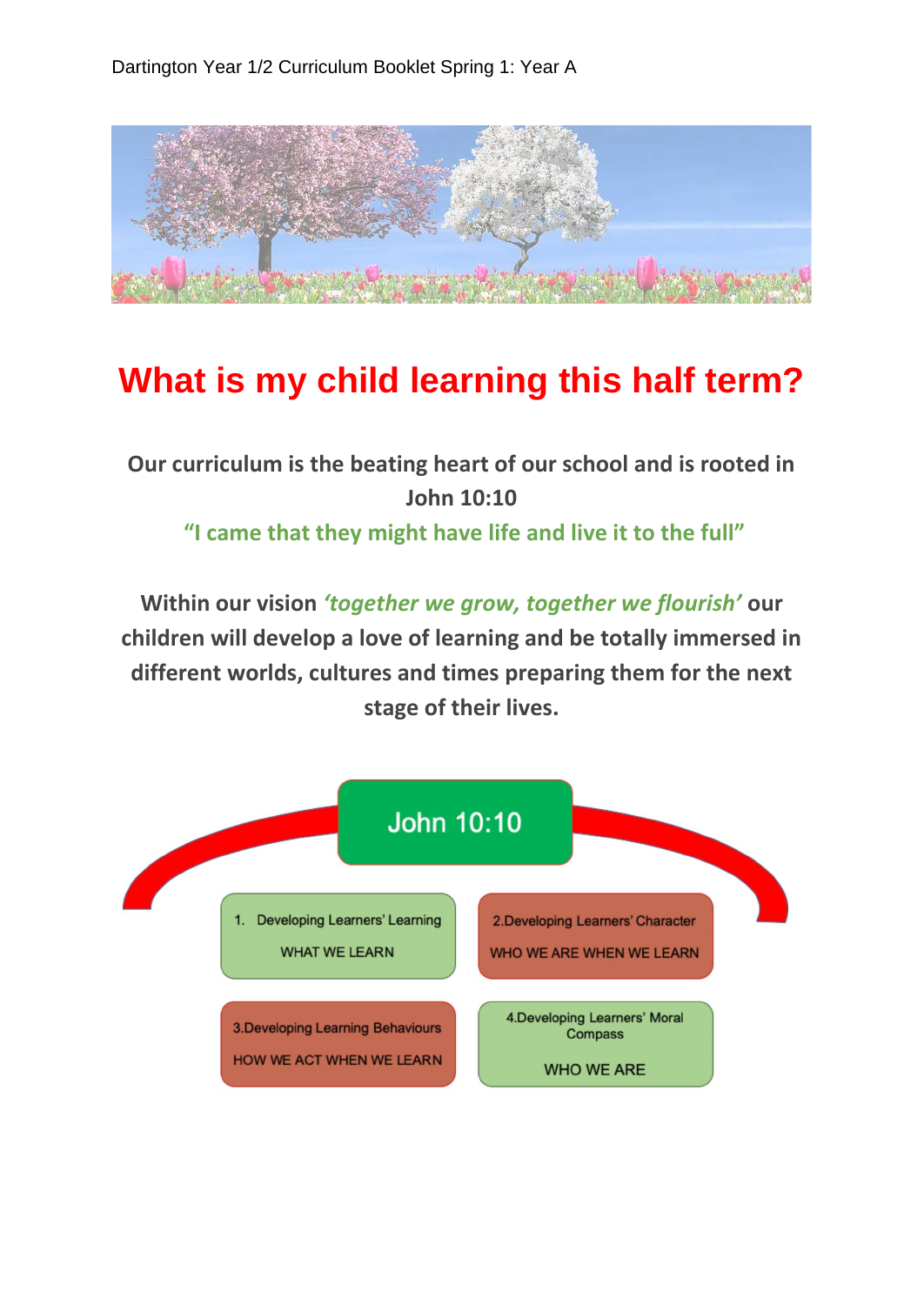

| <b>Spring 1</b>      | <b>Year 1/2</b>                                                                                                                                                                                                                                                                                                                                                                                                                                                                                    |
|----------------------|----------------------------------------------------------------------------------------------------------------------------------------------------------------------------------------------------------------------------------------------------------------------------------------------------------------------------------------------------------------------------------------------------------------------------------------------------------------------------------------------------|
| <b>Class Novel</b>   | Each class will be choosing their own class novel this half term.                                                                                                                                                                                                                                                                                                                                                                                                                                  |
| <b>Writing</b>       | The children this term will be continuing to build upon their reading and writing<br>skills during our daily Read Write Inc sessions. Those who have finished Read<br>Write Inc will be exploring non-fiction texts and writing a non-chronological report.                                                                                                                                                                                                                                        |
| <b>Maths</b>         | In our Year 1 maths lessons this half term, we will be extending our learning from<br>last term by exploring numbers to 20. We will be thinking about how these<br>numbers are constructed and introducing the concept of tens and ones. We will<br>then move on to using these numbers in addition and subtraction.<br>In our Year 2 maths lessons, we will be starting multiplication and learning about<br>arrays. We will be using our 2,5 and 10 times tables and learning the 3 times table. |
| <b>Science</b>       | This half term we will be looking at the human body and focusing particularly on<br>our five senses and the body part associated with these.                                                                                                                                                                                                                                                                                                                                                       |
| <b>RE</b>            | This half term we will be finding out about 'Who is Jewish?' and 'What it means to<br>be Jewish?' We will be learning about Shabbat and the festival of Hanukkah.'                                                                                                                                                                                                                                                                                                                                 |
| Geography            | This half term we will be focusing on exploring our local area. This will begin by<br>looking at our classroom and then be extended to include our school grounds. We<br>will be thinking about aerial views and then incorporate this into learning about<br>maps.                                                                                                                                                                                                                                |
| <b>PE</b>            | Our indoor P.E. will be focusing on dance. We will be thinking about interpreting<br>the music and creating our own routines. Outdoor P.E this half term, will be<br>focusing on high 5 netball skills and will begin to develop throwing and catching<br>skills.                                                                                                                                                                                                                                  |
| <b>RHE</b>           | In PSHE, we are learning to celebrate our dreams and goals. We will be looking at<br>how we stay motivated in everything we do, celebrating each other's successes<br>and exploring how to have a positive attitude.                                                                                                                                                                                                                                                                               |
| <b>Forest School</b> | This half term, Forest Schools will be used alongside our Geography and Art<br>learning to help the children explore their local natural environment by creating<br>their own Kingdom from natural materials. The children will also look at this from<br>an aerial perspective and combine it with journey sticks which is another mapping<br>method.                                                                                                                                             |
| <b>Music</b>         | Our music this half term, will be based on a song specifically written to teach the<br>children about different styles of music. It has been arranged into 6 different<br>styles; blues, baroque, latin, bhangra, folk and funk.                                                                                                                                                                                                                                                                   |